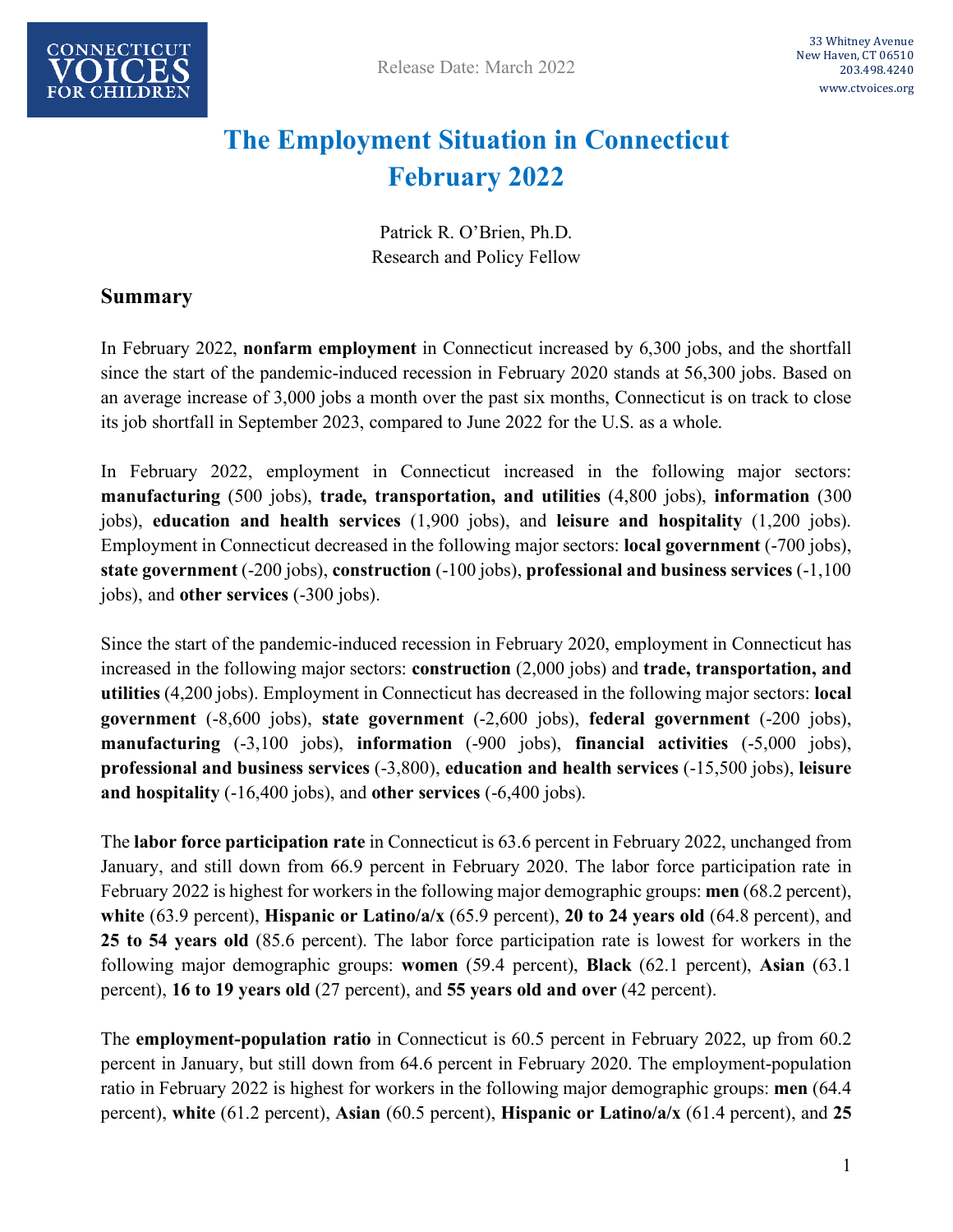**to 54 years old** (81.7 percent). The employment-population ratio is lowest for workers in the following major demographic groups: **women** (56.8 percent), **Black** (56.8 percent), **16 to 19 years old** (23.9 percent), **20 to 24 years old** (58.5 percent), and **55 years old and over** (40.4 percent).

The **unemployment rate** in Connecticut is 4.9 percent in February 2022, down from 5.3 percent in January, but still up from 3.4 percent in February 2020. The unemployment rate in February 2022 is lowest for workers in the following major demographic groups: **women** (4.2 percent), **white** (4.2 percent), **Asian** (4 percent), **25 to 54 years old** (4.5 percent), and **55 years old and over** (3.6 percent). The unemployment rate is highest for workers in the following major demographic groups: **men** (5.6 percent), **Black** (9.1 percent), **Hispanic or Latino/a/x** (7 percent), **16 to 19 years old** (12.6 percent), and **20 to 24 years old** (10.4 percent).

### **Background and Methodology**

On the first Friday of each month, the U.S. Bureau of Labor Statistics (BLS) publishes "The Employment Situation" news release, which presents national data from two surveys. The establishment survey provides an overview of nonfarm employment overall and by major sector. The household survey provides an overview of employment status (labor force participation rate, employment-population ratio, and unemployment rate) overall and by major demographic group. Later each month, the BLS' Local Area Unemployment Statistics (LAUS) program provides state and local data from the above surveys and other sources. Like the national analysis, the state-level analysis includes an overview of nonfarm employment overall and by major sector. It also includes an overview of employment status overall. Unlike the national analysis, the state-level analysis includes no overview of employment status by major demographic group.

To fill the state-level analysis shortfall, which is essential for designing effective public policy in Connecticut and responding in a timely manner, Connecticut Voices for Children is publishing a monthly news release, "The Employment Situation in Connecticut." This includes an overview of the change in total nonfarm employment in the U.S. and Connecticut as well as the change in nonfarm employment by major sector in Connecticut. It also includes an overview of employment status in the U.S. and Connecticut by major demographic group, which no other organization in Connecticut currently provides on a monthly basis. These new measures of employment status in Connecticut by major demographic group are calculated using the following methodology: The monthly estimate that the BLS provides for each overall employment status indicator in Connecticut (labor force participation rate, employment-population ratio, and unemployment rate) is multiplied by the employment status ratio for each major demographic group. The latter is calculated using the Economic Policy Institute's publicly-available extracts of the BLS' national household survey data for the preceding three-month period for Connecticut and its bordering states, New York, Massachusetts, and Rhode Island, which are the state labor markets most connected to Connecticut's labor market. The expansion of the time period and the labor market area for calculating the employment status ratios for the major demographic groups is necessary to increase the sample size.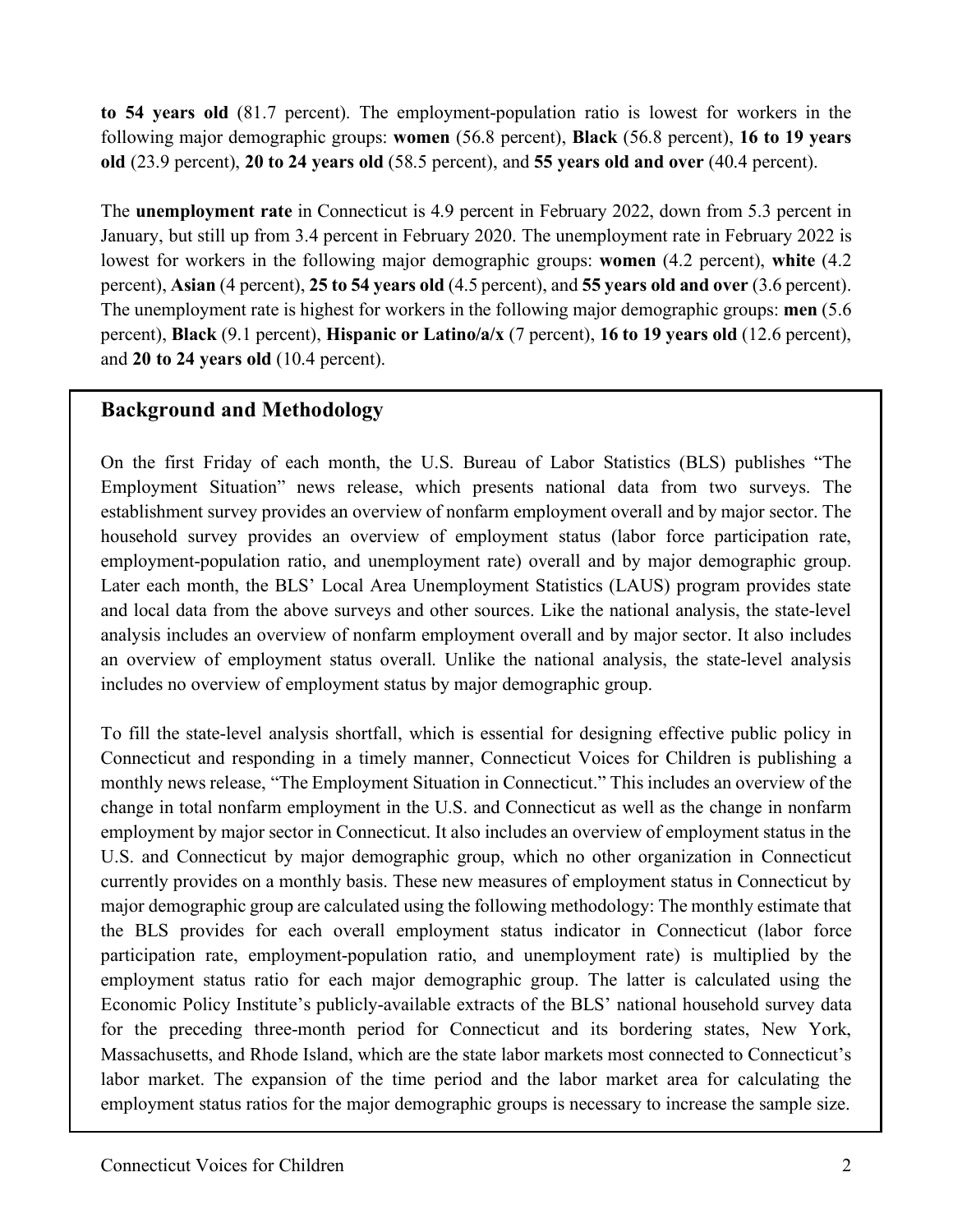

# **Change in Total Nonfarm Employment, U.S. and Connecticut**

Seasonally Adjusted

### **Change in Nonfarm Employment by Major Sector, Connecticut** Seasonally Adjusted

| <b>Major Sector</b>                | <b>February</b><br>2020 | January<br>2022 | <b>February</b><br>2022 | <b>Month to Month</b> |          | <b>Change Since</b> |          |
|------------------------------------|-------------------------|-----------------|-------------------------|-----------------------|----------|---------------------|----------|
|                                    |                         |                 |                         | Change                |          | February 2020       |          |
|                                    |                         |                 |                         | <b>Number</b>         | $\%$     | <b>Number</b>       | $\%$     |
| <b>Government Employment</b>       | 236,700                 | 226,200         | 225,300                 | $-900$                | $-0.4\%$ | $-11,400$           | $-4.8%$  |
| Local Government                   | 146,200                 | 138,300         | 137,600                 | $-700$                | $-0.5%$  | $-8,600$            | $-5.9\%$ |
| <b>State Government</b>            | 71,900                  | 69,500          | 69,300                  | $-200$                | $-0.3%$  | $-2,600$            | $-3.6%$  |
| <b>Federal Government</b>          | 18,600                  | 18,400          | 18,400                  | $\mathbf{0}$          | $0.0\%$  | $-200$              | $-1.1%$  |
| <b>Private Sector Employment</b>   | 1,462,300               | 1,410,200       | 1,417,400               | 7,200                 | $0.5\%$  | $-44,900$           | $-3.1%$  |
| Construction                       | 59,500                  | 61,600          | 61,500                  | $-100$                | $-0.2%$  | 2,000               | 3.4%     |
| Manufacturing                      | 161,000                 | 157,400         | 157,900                 | 500                   | $0.3\%$  | $-3,100$            | $-1.9%$  |
| Trade, Transportation, & Utilities | 293,500                 | 292,900         | 297,700                 | 4,800                 | 1.6%     | 4,200               | 1.4%     |
| Information                        | 31,500                  | 30,300          | 30,600                  | 300                   | $1.0\%$  | $-900$              | $-2.9%$  |
| <b>Financial Activities</b>        | 122,600                 | 117,600         | 117,600                 | $\mathbf{0}$          | $0.0\%$  | $-5,000$            | $-4.1%$  |
| Professional & Business Services   | 216,400                 | 213,700         | 212,600                 | $-1,100$              | $-0.5%$  | $-3,800$            | $-1.8%$  |
| Education & Health Services        | 351,700                 | 334,300         | 336,200                 | 1,900                 | $0.6\%$  | $-15,500$           | $-4.4%$  |
| Leisure $&$ Hospitality            | 159,500                 | 141,900         | 143,100                 | 1,200                 | 0.8%     | $-16,400$           | $-10.3%$ |
| Other Services                     | 66,000                  | 59,900          | 59,600                  | $-300$                | $-0.5\%$ | $-6,400$            | $-9.7\%$ |
| <b>Total Nonfarm Employment</b>    | 1,699,000               | 1,636,400       | 1,642,700               | 6,300                 | 0.4%     | $-56,300$           | $-3.3%$  |